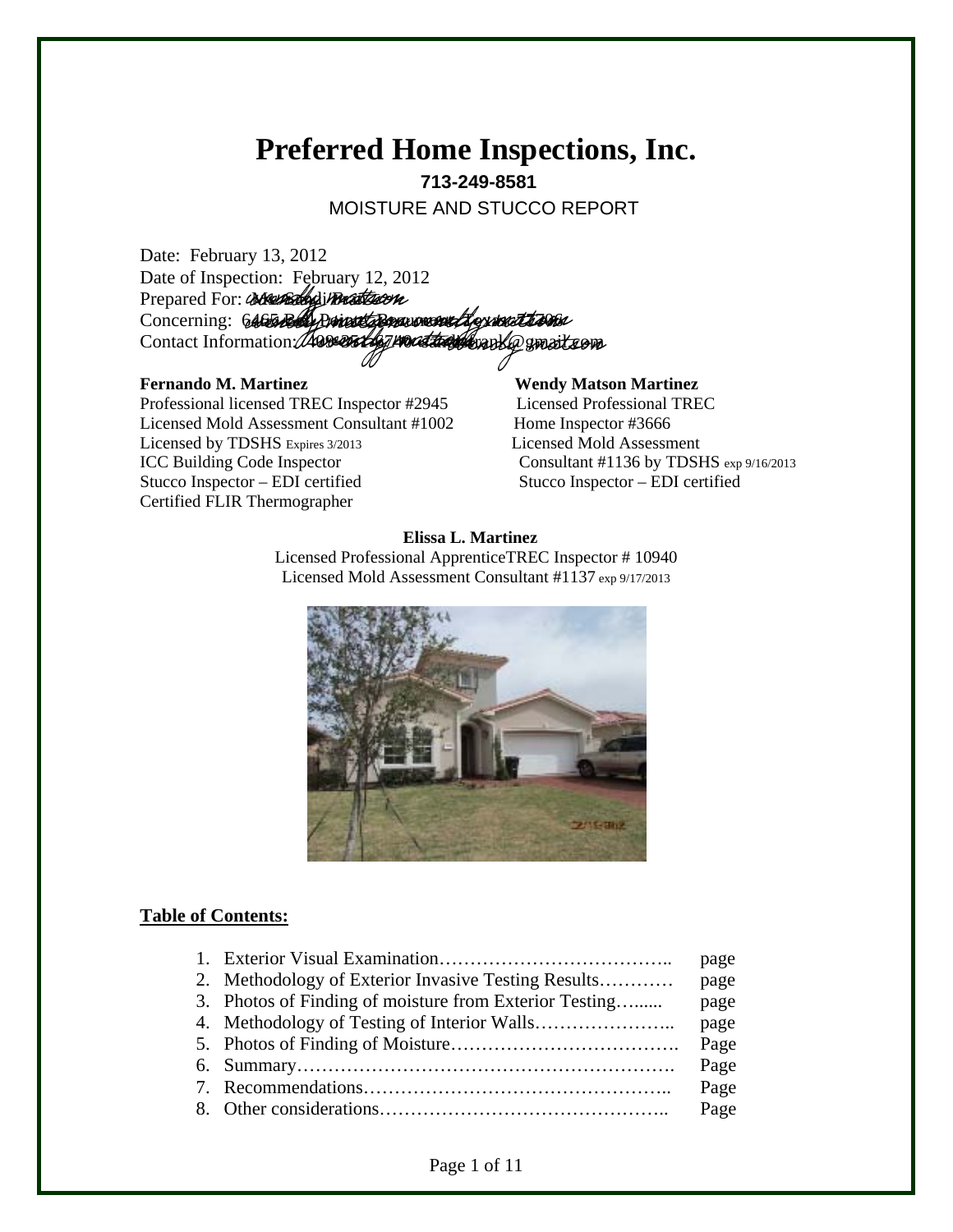#### **1. Exterior Visual Examination of Cladding:**

The inspector was called to the home at the above address to inspect the present condition of the stucco in relation to water penetration. The inspector examined the exterior of the house to determine the present condition of the building envelope and surveyed the surface for signs that show him where moisture may be allowing moisture penetration to the interior wall structure. During this initial visual inspection, flashing installations, rooflines, cracks in the surface, window installation and many other factors are taken into consideration to assure that if any potential high-moisture compromised areas exist they will be assessed.

**A. Type of stucco** - the home had conventional "three coat" 7/8-1" stucco on all sides with polystyrene banding. The entrance area and raised upper building on three sides were composed of polystyrene stucco, or EIFS (exterior insulating finishing system). Diagram of EIFS installation below:



**B. Surface conditions** 

Surface cracks were seen on all surfaces, except the raised area and lower area of EIFS. Conventional stucco must have control joints every 144 sq. ft. for expansion and contraction relief. There were no control joints at the front elevation, left and right areas. The rear elevation stucco had control joints (at exactly 144 sq. ft.) as did the left and right sides, however, cracking was still evident. (Note that EIFS area of the upper front does not require control joint.)



Above photos show where control joints are needed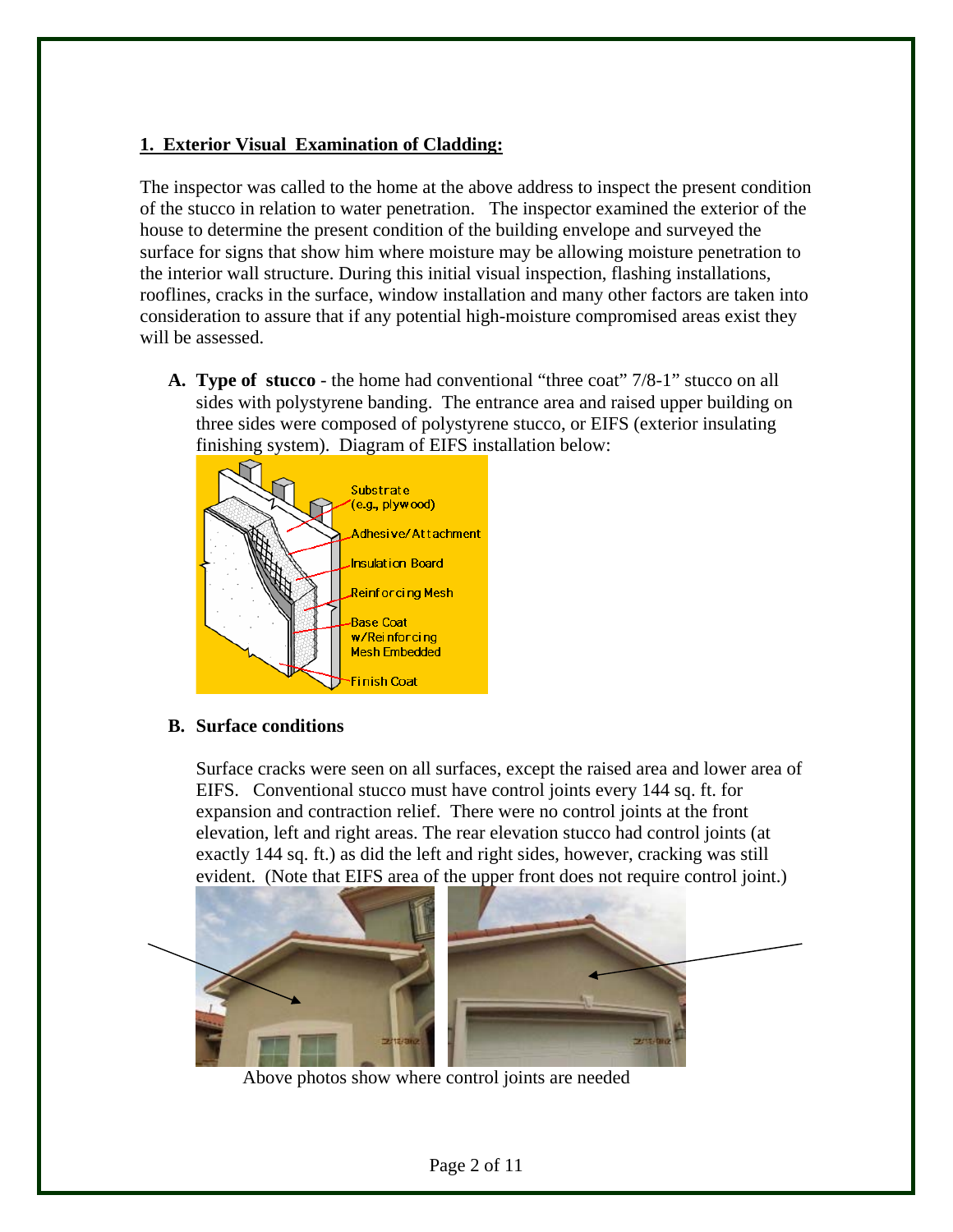

At the rear elevation stucco crack area, inspector pressed on the stucco to show that there is "give", indicating a likelihood of not enough nailing and stapling or gap between the OSB sheets.

Cracks seen on conventional stucco surface can be the result of one or more of the following scenarios, although removing the stucco for examination is the only sure way to know:

- 1. Not installing substrate horizontally and/or staggered.
- 2. No 1/8" space between substrate panels during installation.
- 3. Improper substrate nailing pattern, 6" at edges with minimum 2" #6D nails and 12" in center.
- 4. Improper overlap of wire lath during installation.
- 5. Improper stapling of lath, 6" on center to the substrate.
- 6. Improper curing between scratch and brown coats during stucco installation, Timing between application of brown and scratch coats.
- 7. Hanging gypsum on the interior must be performed before the stucco is applied.
- 8. Mix of stucco sand to Portland Cement must be in proper proportions.
- 9. Water penetration causing shrinkage or deterioration of the interior wood framing and/or sheathing
- 10. Missing or improperly placed expansion or control joints.
- **C. Type of Substrate:** OSB "Oriented Strand board" was determined to be the substrate upon which two layers of moisture barrier should be applied prior to installation of the stucco assembly (lathe, scratch coat, brown coat and finish coat).
- **D. Visibility of foundation, porches and roof surfaces** This type of stucco should and does have a "weep screed" on the lower edge of the stucco to complete the "water drainage system". There was good slab visibility and drainage at the front and right elevation grading but not at the left elevation and rear elevation, where 2" or less was found at the grade. Areas of porches did not have good visibility - 2" of visibility at paved areas of 4" at grade are required.

**SECTION III** *CEMENT PLASTER/STUCCO TEXAS LATHING AND PLASTERING CONTRACTORS ASSOCIATION*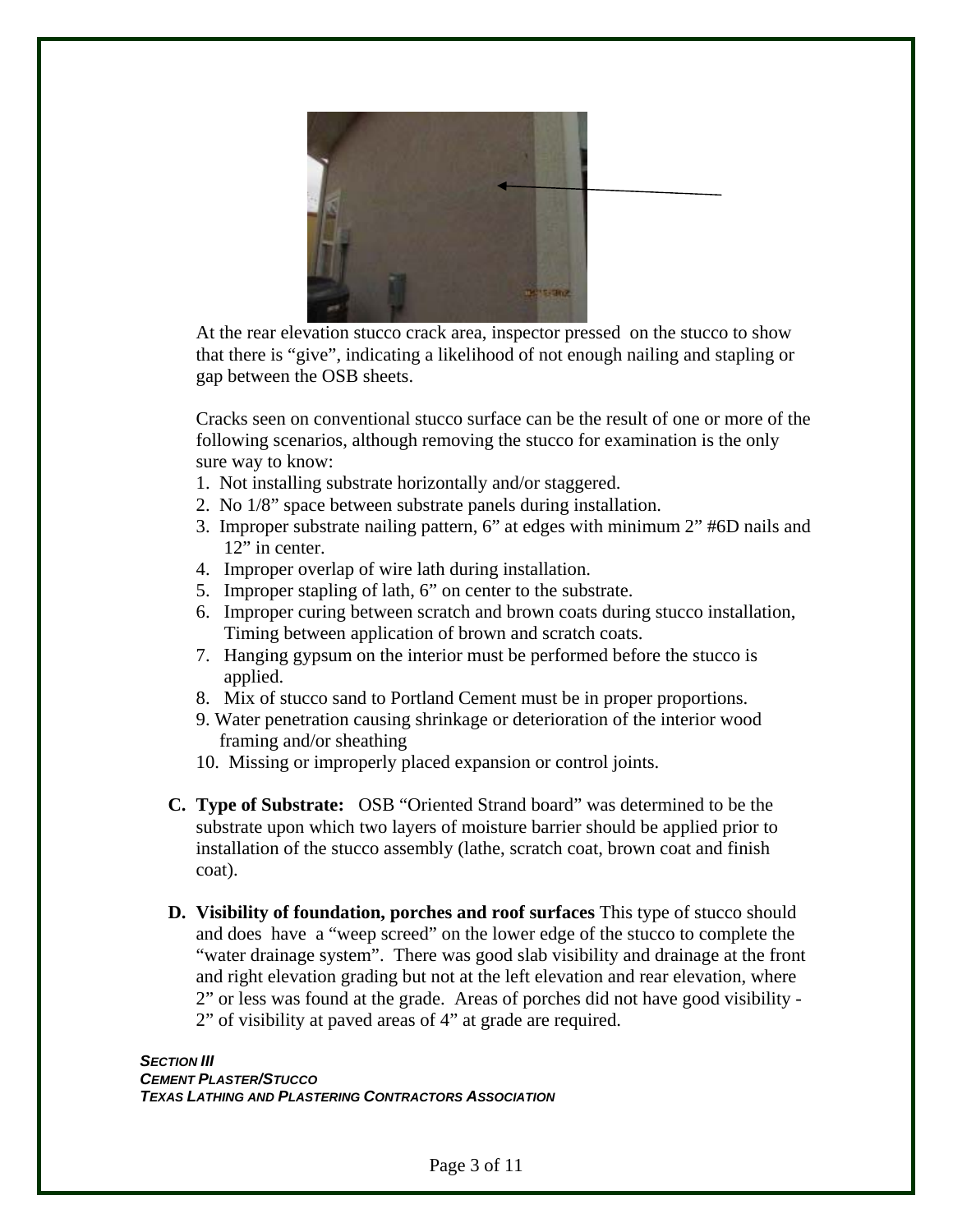#### *& THE TEXAS BUREAU FOR LATHING AND PLASTERING Systems Manual*

Issue –

The finished edge of the stucco wall should be located not less than 4 inches (102 mm) above raw earth or 2 inches (51 mm) above paved surfaces.



Left elevation porch Front porch Due to the high grade between the home on the left side and high grade at the foundation of this home, wicking of moisture into the substrate and rusting of the weepscreed is inevitable. To obtain more distance between the stucco and grade, the inspector recommends regrading the existing area by removing 6" of soil, then reinstall sod. Regrading so that rainwater flows to the street is needed. \*IRC

code ref Grading



#### **E. Windows and Doors – proper seal around dissimilar materials:**

 A quality seal between the dissimilar materials of metal window edges and wood door casings is required where polystyrene is installed. This seal consists of a 1/2" gap at the edge, into which a closed cell backer rod is inserted, and then the joint covered with a good low modulus caulking, such as NP1. The entire system, as described above prevents water penetration from occurring between the window frames and door casings. There wasn't a proper seal, as described, on the dissimilar materials of this home.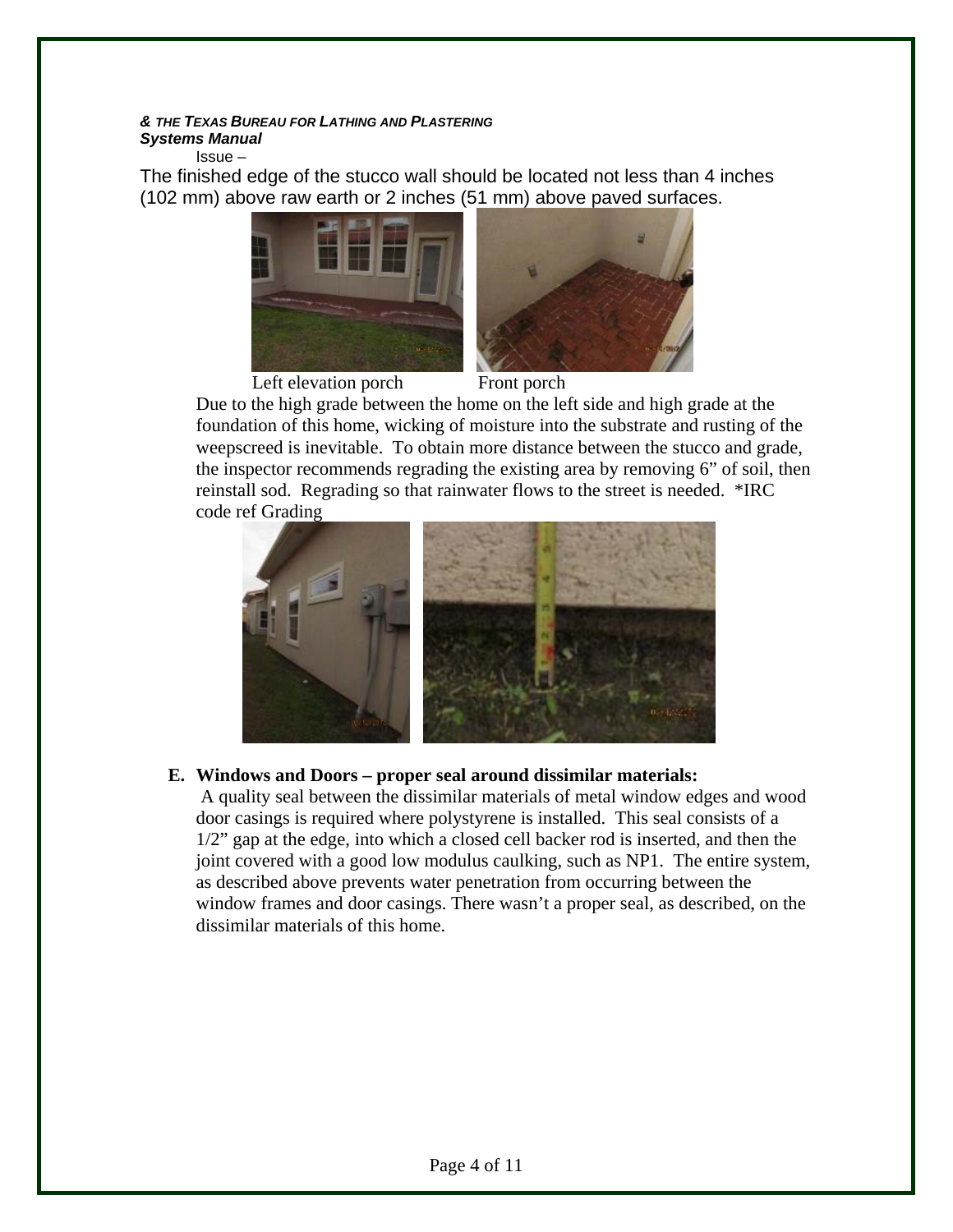

Next best seal is a well-kept properly applied caulk seal using good caulk, such as NP1. The existing caulk on the dissimilar materials of this home was in poor condition where found and some areas were not caulked.

A window with Juliette style railings has been installed on the upper level, front elevation, which had no access from the attic (note).



#### **F. Visible flashings**

The front entry roof lines had specialized flashings installed, called "kickout" flashing. However, on the front elevation, right roofline, the kickout was insufficient or improperly installed and the gutter below was butted up against the stucco therefore water penetration could be due to either protrusion.

In the photos below, the photo on the left shows a builder grade kickout, which is job built, bent and caulked at the joint, like the one on this house. The kickout on the right is a quality kickout, manufactured to be seamless and composed of stainless steel, a recommended choice.



 Above photo, left, shows existing flashing; above photo, right shows examples of job-built flashing such as found on this home compared with factory built flashing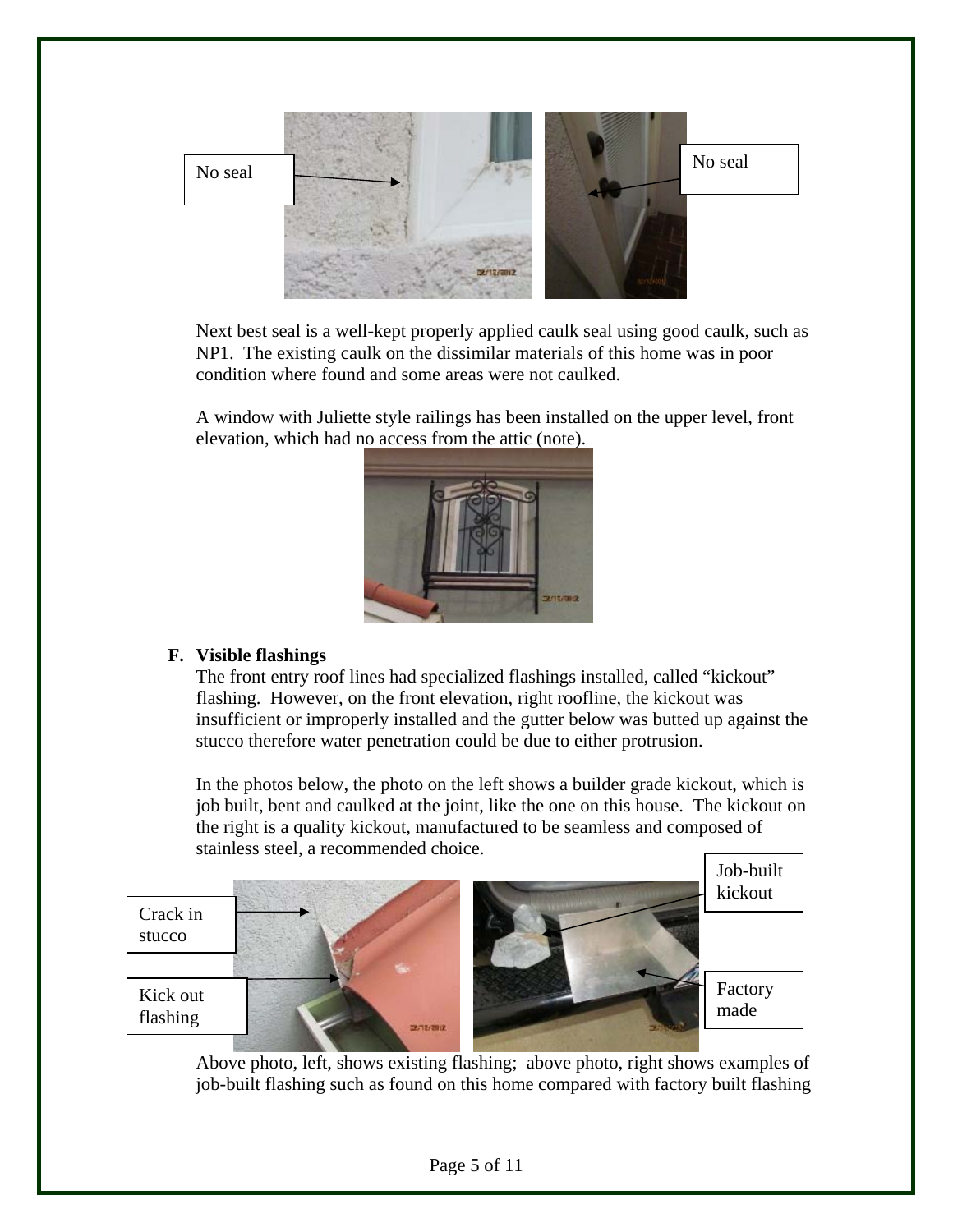The left side kickout flashing was not verifiable as to water penetration due to the lack of permission to drill as per the builder.

#### **G. Wall penetrations (Utilities, water faucets, lamps, etc.)**

There were many wall protrusions seen on the exterior of the house and none had caulking. It is very likely that all are allowing moisture penetration into the structure. Photos below show examples of protrusions:



**2. Methodology of Exterior Invasive Testing:** exterior invasive testing was not performed, instead a visual inspection only was performed (note).

#### **3**. **Findings of Moisture on the Exterior (photos):**

A. At the front elevation entryway, right side, glue from water penetration to the oriented strandboard was seen piled up underneath the edge of the entry in addition to lower wall staining. The inspector was able to reach up and into the area to feel for substrate and found deteriorated OSB, which came out brown and flaky, indicating wood rot. This moisture penetration was likely due to job-made kickout flashing.

Visible water makes show rainwater is bypassing the gutter





Brown staining and brown glue from deteriorated osb substrate

Edge where inspector felt rotted OSB

No testing was performed on the exterior, as agreed to with the builder.

#### **4. Findings of Visual Inspection With Regard to Probable Water Penetration on the Exterior:**

A. No gap/closed cell backer rod/low modulus caulking was found at any window protrusion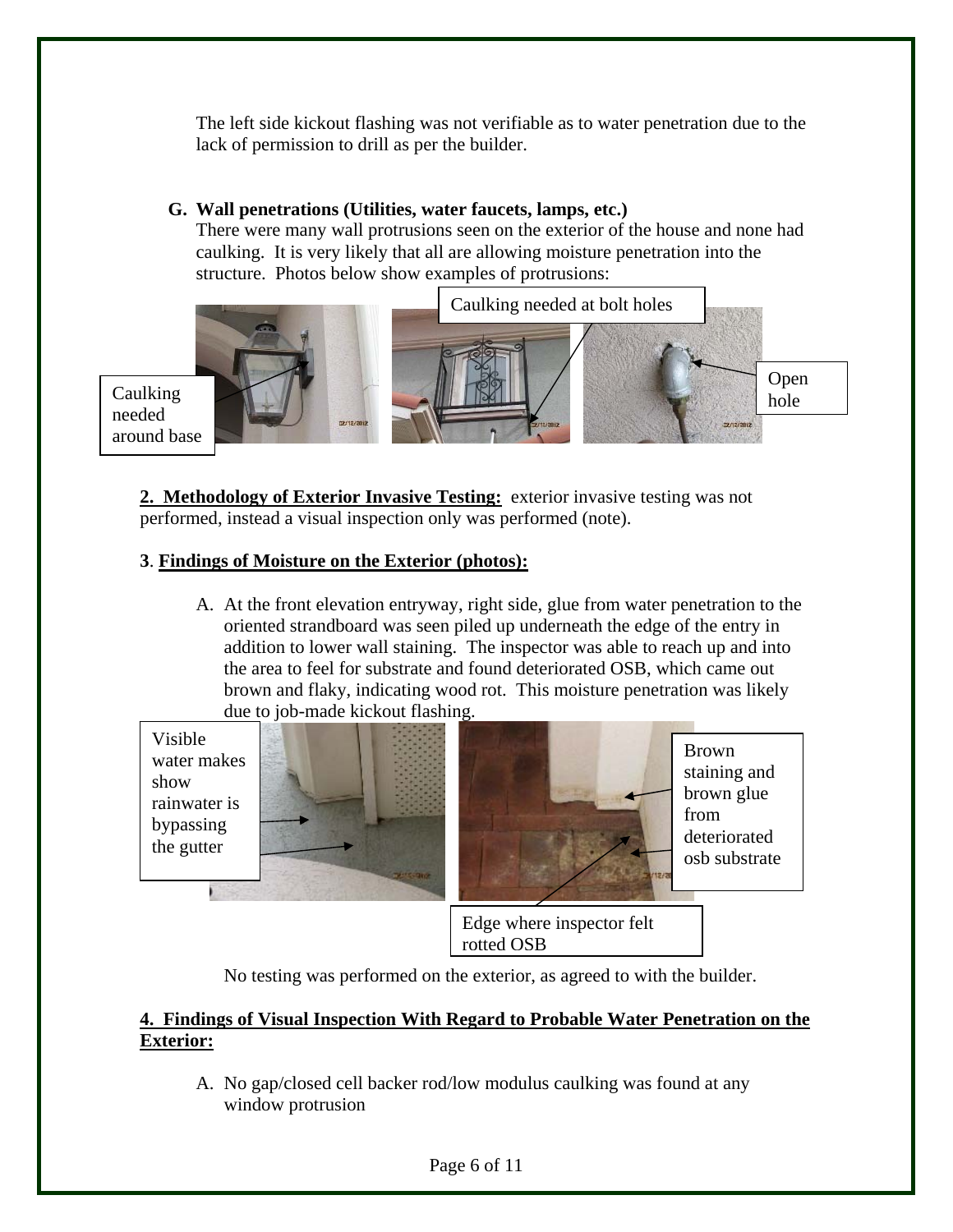- B. No low modulus caulking was found at any service panel box
- C. No low modulus caulking was found at any protrusion, such as railings at Juliette wrought iron balcony, water faucets, light fixtures, etc.
- D. High grade on left and rear elevation
- E. Deteriorated substrate at front elevation entryway

#### **5. Findings of Moisture in the Interior Using the Flir Infra red camera with Photos:**

 Inspector started in the front elevation, left bedroom, using the Flir B200 Infra-red camera. Prior to his arrival, the heat was turned on to 74F in order to obtain the maximum thermal differential. Inspector then proceeded to diagnose each window in turn.

 Infra red detects temperature difference between substances. In the case of this home, water penetrating past the moisture barrier finds its way to the inner wall structure and widens at the bottom of the studs on each side of the window. The inspector agreed to restrictions by the builder to not perform invasive testing which is the only method of determining the exact moisture content of a wall cavity. Most windows showed moisture within the wall cavity where blue/purple thermal signature radiated outward from vertical studs

1. Front elevation, left bedroom, window facing street, left side had water penetration on the left and right corners:



where dark blue shows moisture spreading out from stud

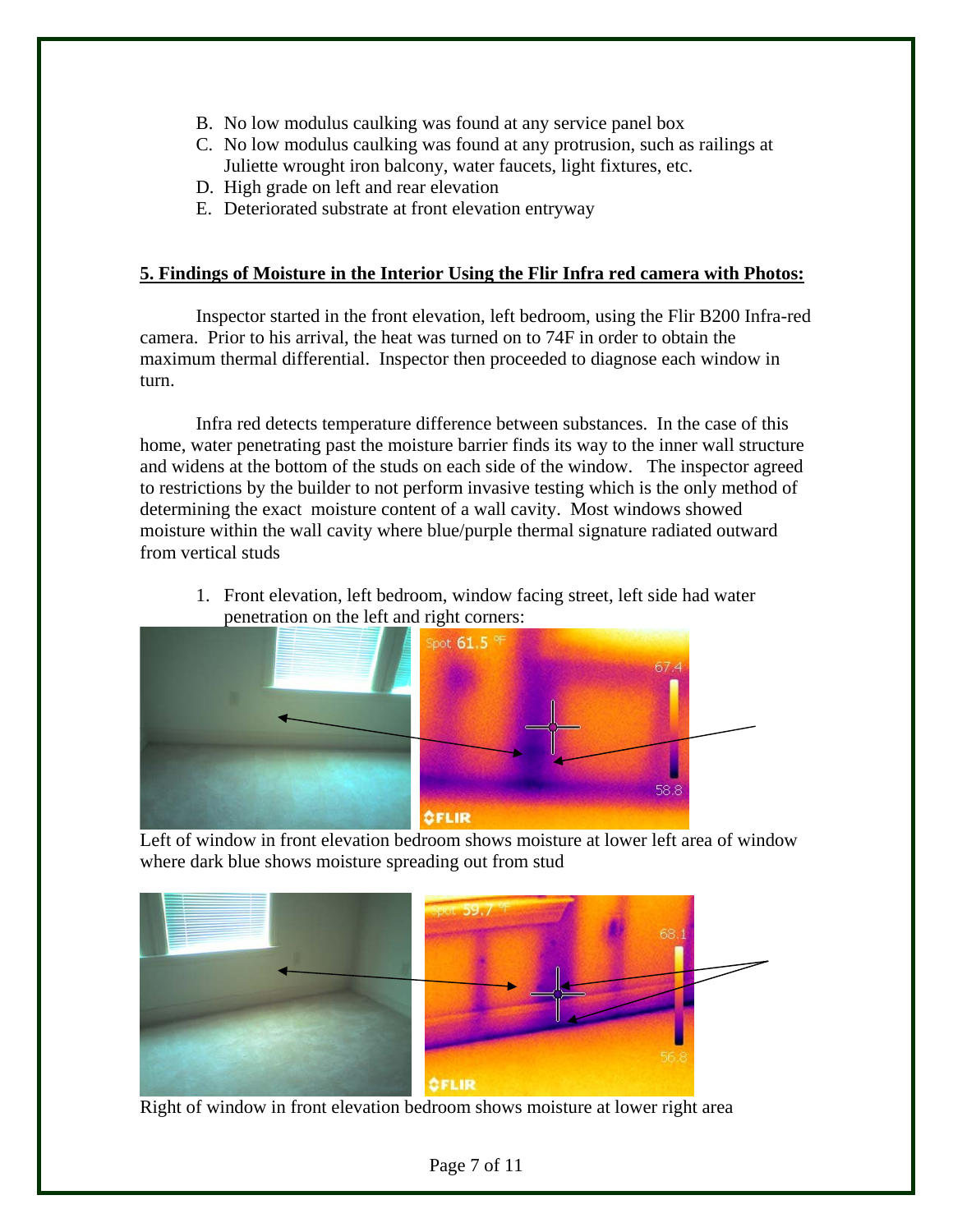

Left side of left window shows moisture penetration

3. Left elevation bedroom, window facing left elevation:





 Above photo depicts left and rear facing window of second bedroom showing moisture penetration coming in on right side of left window and left side of rear facing window. 4. In the diningroom, window facing right elevation patio showed moisture



### Page 8 of 11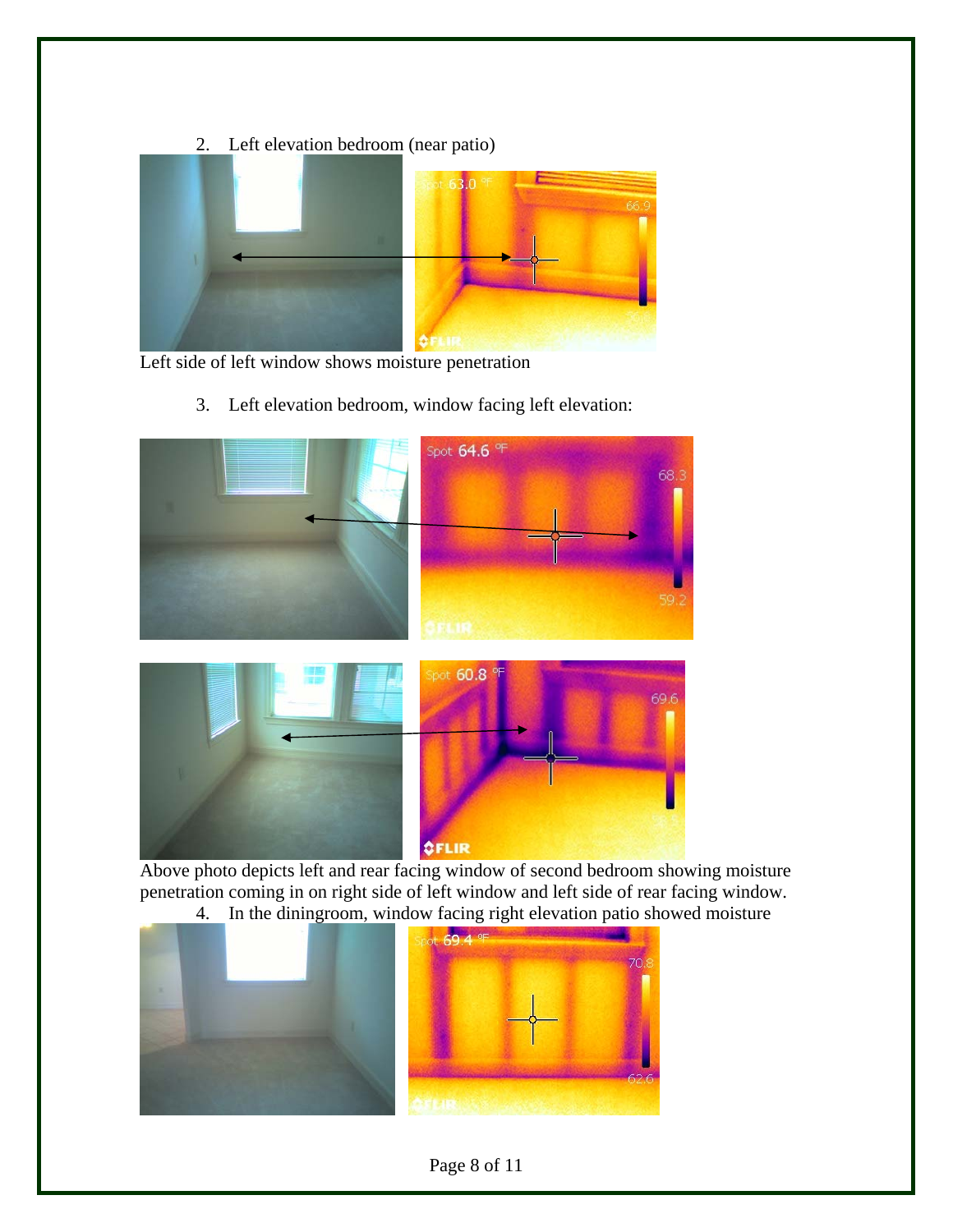5. Door facing patio on right elevation only appears to show cold air as dark blue/purple



6. Left elevation master bedroom windows (no windows facing rear)



 Above photo shows windows on left facing patio and window on right facing left elevation (note that entire window would not fit into same image)



Third window in master bedroom facing left elevation:

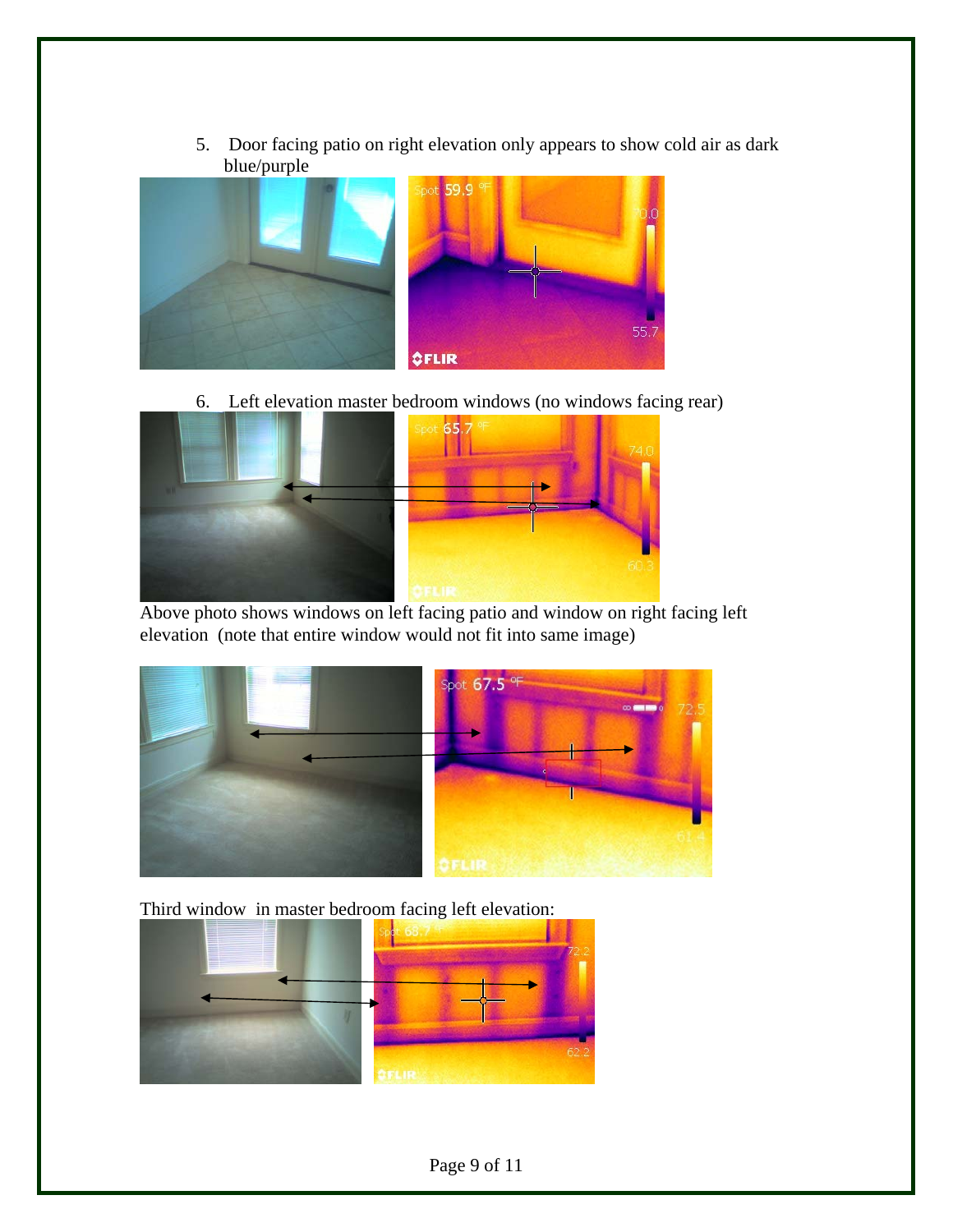#### **6 Summary**:

The home at the above address experiences water penetration due to a number of sources:

- a. No proper seal (with 1/2" gap/closed cell backer rod/low modulus caulking) around dissimilar materials – window and door frames, walls (on EiFS stucco). The existing caulking seal was deteriorated in most locations
- b. Kickout flashings insufficient or improperly installed on the right side of entry roof line and most likely on the left
- c. No caulking around protrusions
- d. Wicking up of moisture at areas of high grade and porches

#### **5. Recommendations:**

- 1. Removal of the front wall, from bottom upwards kickout flashing, continuing until no rot is found on the right elevation and "exploratory" on the left side where second kickout is located. This would be cutting open an area approximately  $1'x1'$  at and below the kickout. Replace kickouts with manufactured type.
- 2. Removal of all window and door banding so that it can be re-installed with the "proper" ½" gap/closed cell backer rod
- 3. Regrading of land at rear and left elevation
- 4. Removal of stucco and substrate and repair of rotted studs at all windows, 1" along left and rear elevation
- 5. Using fiberglass mesh to cover and refinish cracks
- 6. Caulking around all protrusions with NP1; remove bolts from Juliette balcony, insert caulking, reinstall bolts.

#### **6. Other considerations:**

- 1. Continual inspection and repair/caulking of vinyl covered aluminum window frames is needed.
- 2. Finally, recommend that a licensed and certified inspector be hired to assure that the removal and re-installation process be performed properly.

Respectfully submitted,

 ICC Certified Code Building Inspector #5228486-B1 Certified Level 1 Infra-red TREC Professional Licensed Inspector #2945 Thermographer # 18177 Professional Mold Assessment Consultant #MAC 1002 by Texas Department of State Health Services, expiration 3/13/2013 Stucco Certified by EDI(exterior design institute)TX133

F. Mat Wendy MaterNall<br>Fernando Martinez Elissa L. Martinez Wendy Matson Martinez

Professional Apprentice Inspector # 10940 Professional Mold Assessment Consultant #1137 By Texas Department of State Health Services Expires 9/17/2013

TREC Professional Licensed Inspector #3666 And Professional Mold Assessment Consultant #1136 By Texas Department of State Health Services, Expires 9/16/2013

Stucco Certified by Exterior Design Institute (EDI)

Page 10 of 11